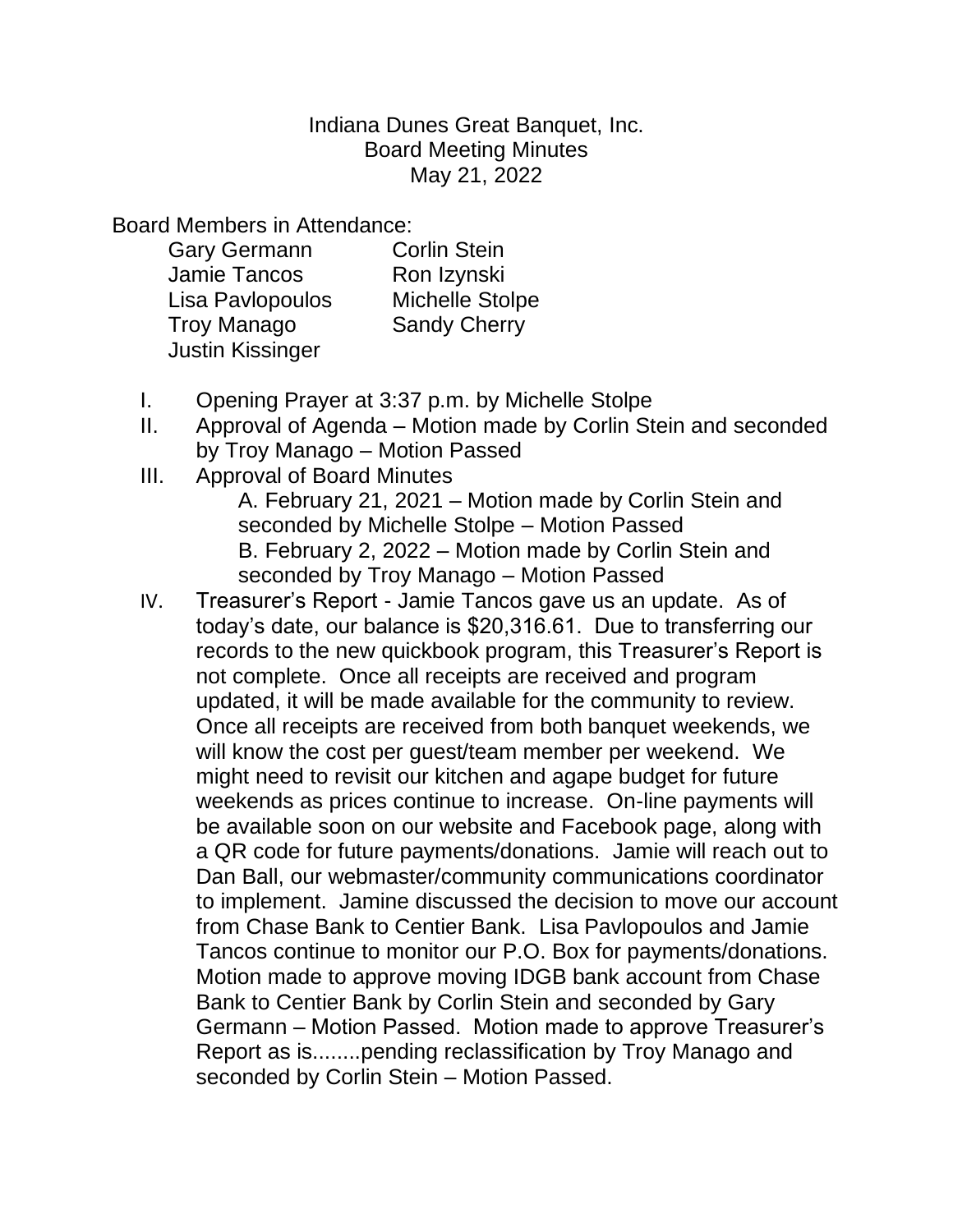- V. Old Business None to report
- VI. New Business
	- A. Amend bylaws to create Co-Community Spiritual Directors one male and one female; or add an additional Assistance Community Spiritual Director – one male and one female. Gary Germann writing up a draft to make changes to the bylaws and will present it to the next meeting for approval. If approved by the board, then has to be approved by the community.
	- B. Camp Lawrence Update

 There was a lengthy discussion of various issues presented to the board. 1) required written lease 2) Gary Germann received a hold harmless agreement presented to the Indiana Dunes Great Banquet, Inc. by the Diocese of Gary which requires us as a community to cover. 3) raise coverage limits for weekends. 4) various concerns from weekends – cabin usage issues, staff house plumbing issues, kitchen utensils used, moving parked cars from basketball court due to septic tank area to upper parking lot, parking in front of conference room...fire lanes. No walking around lake due to beaver traps. 5) Gary Germann to meet with current Diocese of Gary attorney Michael Wick to see who the new attorney will be in 2023 that will represent Camp Lawrence. Discuss how much they will be charging us to continue using Camp Lawrence. We just want to have an open and honest relationship with the entire staff that works for the Diocese of Gary/Camp Lawrence. 6) Corlin Stein will check the list that Camp Lawrence wants so he can make sure everything is done that they want done (list of guests in each cabin), etc. 7) gate issues – maybe we will need a camp gate keeper in the future? Keeping track of who is coming/going...

 C. Corlin Stein Report and Discussion regarding Sue Goodpaster Task Force Report

 1) Corlin Stein received 3 emails from his Facebook post allowing the opportunity to share suggestions prior to tonight's meeting. There was a discussion regarding these suggestions.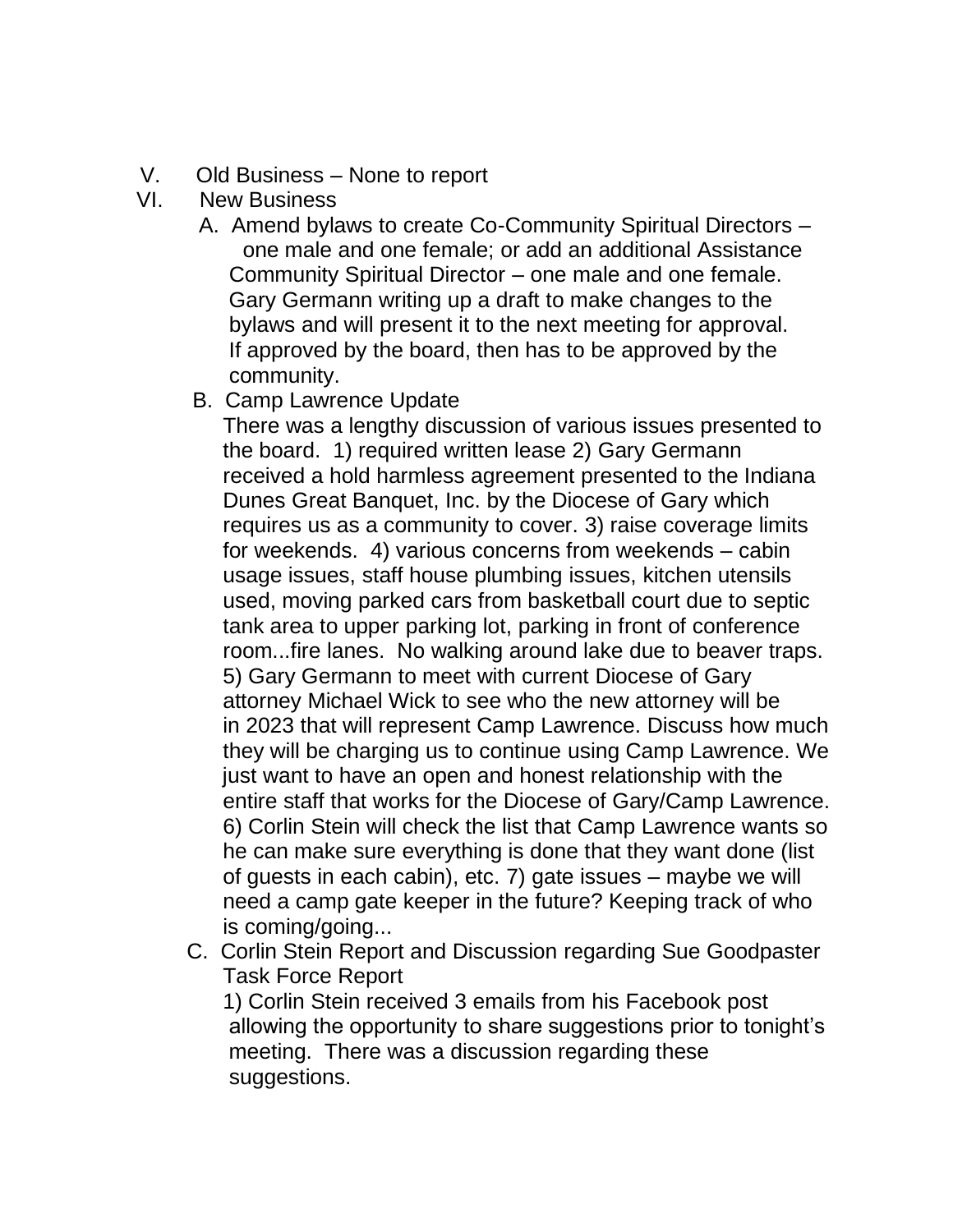2) The following people were in attendance from the Task Force: Sue Goodpaster, Dan Ball, Monica Ball, Dave Mango, and Kelly Goodpaster (not in attendance). This is a group from the IDGB community that formed to bring to the Board suggestions/concerns for our great banquet weekends and for the awakening weekends. They have included possible solutions and suggested implementation timeline. The Board discussed this at length but due to the length of the report and our time limitation due to our  $4<sup>th</sup>$  Day Gathering starting at 6:00 p.m. we were not able to address the entire report. The following concerns will be addressed by the Board: 1) Conflict resolution & problems during weekends, 2) Need for better communication/transparency, 3) The "Ark" and Alpha Omega, 4) Lack of understanding of banquet board and leadership and weekend positions, expectations and duties, 5) Awakening needs greater support, 6) Relational issues with Camp Lawrence leadership, 7) Community retention and development, 8) Need for increased accountability, 9) Need for increased continuity/organization, 10) Community inactivity outside of weekends and lack of community support during weekends.

 We discussed the "Servant's Agreement" where each team member would sign stating they understand the behavior expected as a representative of Christ, as well as any other expectations, such as meeting attendance, etc.). We thought maybe not necessary that they sign an agreement but great idea of holding them accountable and maybe call it "Servant's Expectations". Discussed why we would not eliminate the assistance treasurer position due to wanting checks & balances and transparency. Discussed more 4<sup>th</sup> Day Gatherings and Reunion Groups. Future membership Retention and better description of jobs/team positions. The Board will plan on having another meeting in the near future to discuss the additional concerns that were brought to the Board's attention through the Task Force.

- VII. Standing Committee Reports (see attached)
- VIII. Next IDGB Board Meeting TBA